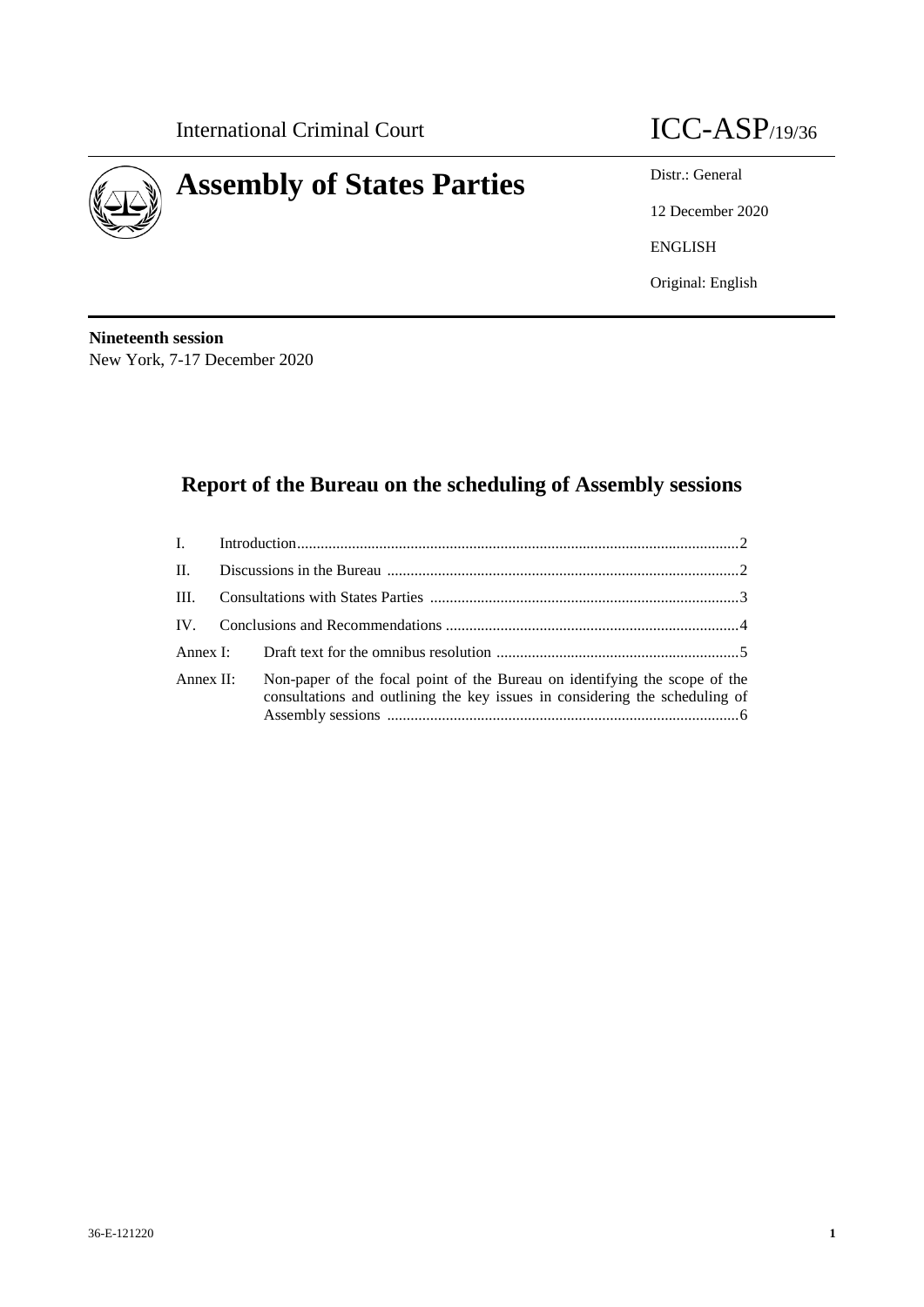## **I. Introduction**

1. The present report is submitted pursuant to the mandate given to the Bureau for the topic "Scheduling of Assembly sessions" based on paragraph 102 of resolution ICC-ASP/18/Res.6, in which the Assembly of States Parties ("Assembly") "*[r]equest[ed]* the Bureau, in consultation with all States Parties, the Court and civil society, both in New York and The Hague, to submit a report, by the next session of the Assembly, assessing the benefits and challenges with regard to current schedule, including the proposal to hold the future Assembly meetings in the first six months of each calendar year, length, including the proposal to shorten the Assembly, location of the meetings of the Assembly and of the Bureau and to make recommendations to improve efficiency".<sup>1</sup> In paragraph 103 of the resolution, the Assembly "*[r]equest[ed]* also the Bureau to address in its report under paragraph 102 the proposal to hold the Assembly sessions as a rule with a length of up to six days, preferably over one calendar week, unless judicial or prosecutorial elections are scheduled".<sup>2</sup>

2. Following discussions that the Bureau had in 2019 and bearing in mind the "Report of the Bureau assessing the benefits and challenges with regard to current schedule of the Assembly sessions" (ICC-ASP/18/INF.6),<sup>3</sup> the Bureau considered the topic in 2020 in its first and second meetings held respectively on 24 January and 25 February. 4

3. On 25 March 2020, as an outcome of the prior discussions, the Bureau appointed via a silence procedure Mr. Fernando Andrés Marani (Argentina) as its focal point for the topic "Scheduling of Assembly sessions" to lead the consultations with all relevant stakeholders. He served in that capacity until 10 October.

4. On 26 June 2020, the focal point of the Bureau convened a meeting to consult States Parties, Observer States, the Court and civil society based on the "Interim report of the focal point of the Bureau on the general views of States Parties on the scheduling of Assembly sessions",<sup>5</sup> which reflected the comments received on the non-paper of the focal point on identifying the scope of the consultations and outlining the key issues on the topic (annex II). To mitigate the impact of the COVID-19 pandemic, the meeting was convened virtually via the Court's WebEx platform.

### **II. Discussions in the Bureau**

5. At the meeting held on 24 January 2020, the Bureau decided to consider the topic of the scheduling of Assembly session in 2020 with the aim of submitting to the nineteenth session of the Assembly a report assessing the benefits and challenges of the current schedule of the Assembly in accordance with the mandate given to the Bureau as contained in the omnibus resolution adopted at the eighteenth session (ICC-ASP/18/Res.6), while bearing in mind the previous report of the Bureau on the same topic (ICC-ASP/18/INF.6).<sup>6</sup>

6. At the second meeting held on 25 February, the Bureau noted that the following points were itemized in the relevant resolution (ICC-ASP/18/Res.6): the proposal to hold future Assembly sessions in the first six months of each calendar year; the proposal to shorten the length of the Assembly sessions; the location of the meetings of the Assembly and of the Bureau; and recommendations to improve efficiency. Different views were expressed with regard to the benefits and challenges of holding future Assembly meetings in the first six months of the calendar year, as well as the proposal to shorten their length. Some Bureau members considered that a shorter Assembly session would be desirable, while the point was made that each Assembly session was different and that it would be counterproductive to strictly limit the duration. It was suggested that discussions on this topic should take place in New York given the universal representation. A suggestion was made to appoint a Bureau member as a focal point to facilitate further discussions on the matters and produce a report

 $\overline{a}$ 

<sup>1</sup> ICC-ASP/18/Res.6, para. 102.

<sup>2</sup> ICC-ASP/18/Res.6, para. 103.

<sup>3</sup> ICC-ASP/18/INF.6.

<sup>4</sup> The agenda and decisions of the relevant meetings of the Bureau referred to in this paragraph are available at https://asp.icc-cpi.int/en\_menus/asp/bureau/decisions/Pages/decisions.aspx.

<sup>5</sup> The interim report was circulated to States Parties, Observer States, the Court and civil society on 15 June 2020.

<sup>6</sup> See Agenda and decisions of the Bureau at its first meeting on 24 January 2020, available at https://asp.icc-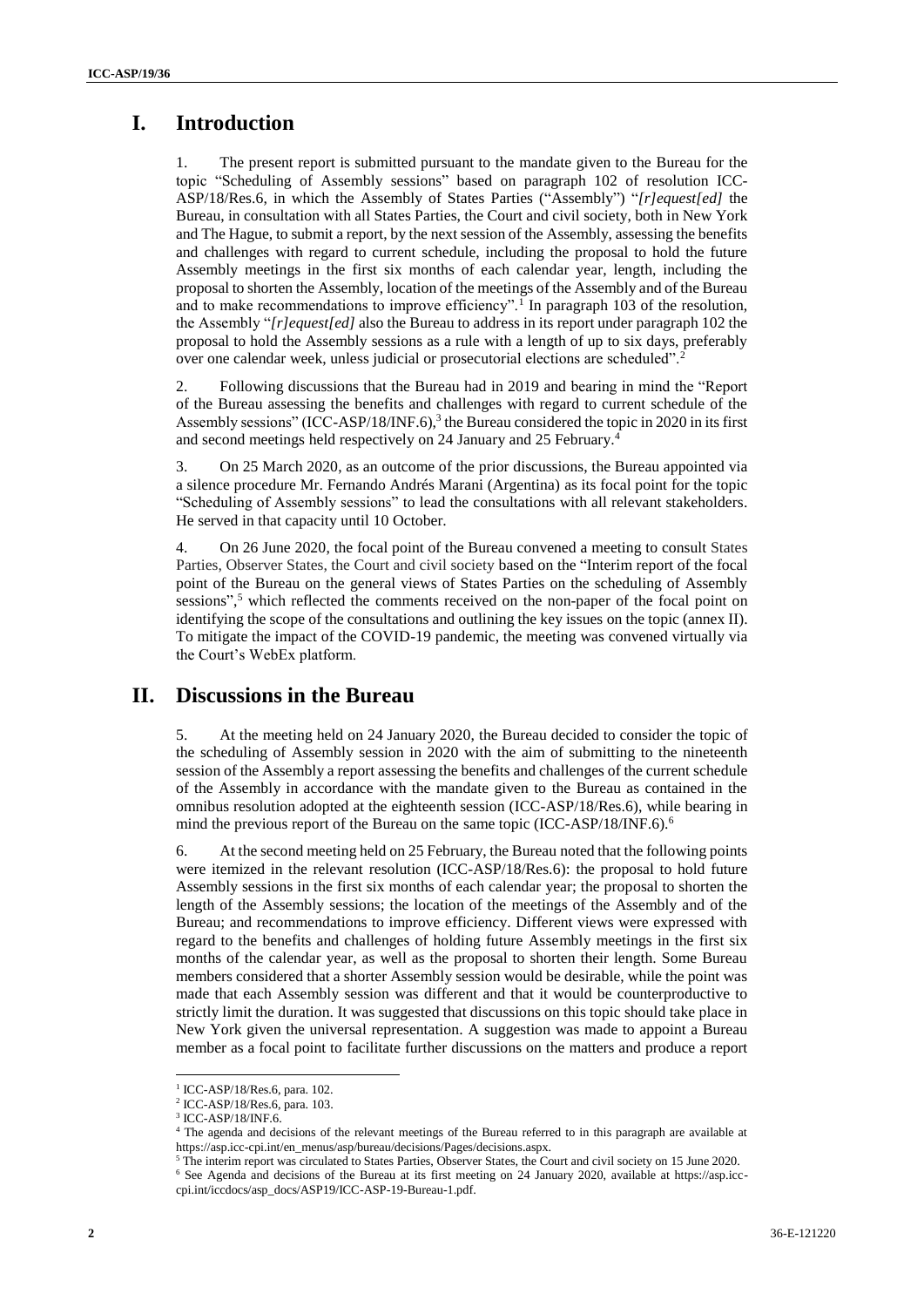with recommendations. The Bureau noted that the topic required further consultations, in particular regarding implications of holding Assembly sessions in the first half of the year for the adoption of the budget. The Bureau decided to continue its discussion of this agenda item at future meetings.

#### **III. Consultations with States Parties**

7. On 1 May 2020, the focal point of the Bureau called for general comments from States Parties on the topic of the scheduling of Assembly sessions based upon the non-paper on identifying the scope of the consultations and outlining the key issues in considering the topic (annex II). On 15 June, he circulated the "Interim report of the focal point of the Bureau on the general views of States Parties on the scheduling of Assembly sessions" reflecting the general comments received. On 26 June, the focal point convened a meeting to consult States Parties, Observer States, the Court and civil society about the interim report.

8. At the meeting held on 26 June, delegations expressed their willingness to consider the possibility of holding Assembly sessions in the first half of the year, especially from March to June, in consideration mainly of the busy schedule in New York and The Hague and also restraints in attracting high-level participants in December.

9. Some delegations stated that the efficiency and effectiveness of the work of the Assembly was the most important in considering the scheduling of Assembly sessions, and therefore should prevail over discussions pertaining to the budget, which would need to take place in a separate forum and manner. Other delegations stated that the adoption of the budget comprised an important part of the efficiency of the Assembly's work. A view was further expressed that the issue of budget had been foundational in settling the current scheduling of Assembly sessions, and thus might also be essential to any changes. One delegation proposed to consider a biennial budget cycle for the efficient management of the agenda that the Assembly would have to deal with.

10. Regarding the length of Assembly sessions, while promoting the idea of concise duration of Assembly sessions, some delegations valued flexibility, rather than mandating a fixed duration, given that duration may depend upon the number and nature of the agenda items a particular session has to deal with. Some tended to lean towards the option of shortening the duration as much as possible. On the other hand, a delegation pointed out that the durational issue had already been decided upon after a lengthy discussion by the Assembly in its sixteenth session. Delegations generally recognized needs for a longer duration if elections would take place.

11. Regarding the issue of participation, views were expressed that it was important to design Assembly sessions in a way to promote the political level of participation, including ministerial participation. Some delegations indicated that the duration of sessions would need to be reduced and we should avoid the busiest season towards the end of the year. A delegation requested that the Secretariat of the Assembly provide the attendance record of past Assembly sessions, including that of States Parties, Observer States and civil society organizations, as well as the information about the degree of presence at the beginning of each session and towards the end. The same delegation pointed out that the absence of interpretation had posed serious questions when Bureau meetings or Assembly sessions took place in New York, including in particular the sixteenth session held in 2017, in which the Assembly adopted important amendments in relation to the crime of aggression.

12. Regarding the location of Assembly sessions and Bureau meetings, some delegations pointed out that distinction be made in the mandates of New York and The Hague. They also mentioned that the rotation of venue for Assembly sessions was grounded on the Rome Statute itself and particularly elections should continue to take place in New York, as was the case with other multilateral systems, given that a number of States do not have representation at The Hague. A view was expressed that while both locations should receive respective mandates, it is necessary to avoid repetitions in order to improve efficiency. A concern was raised that the level of attendance at a meeting should not be a decisive factor in considering the co-location of the work of the Assembly.

13. Delegations requested more information from the Registry and the Secretariat of the Assembly, including about budgetary implications, consequences to the Court's business and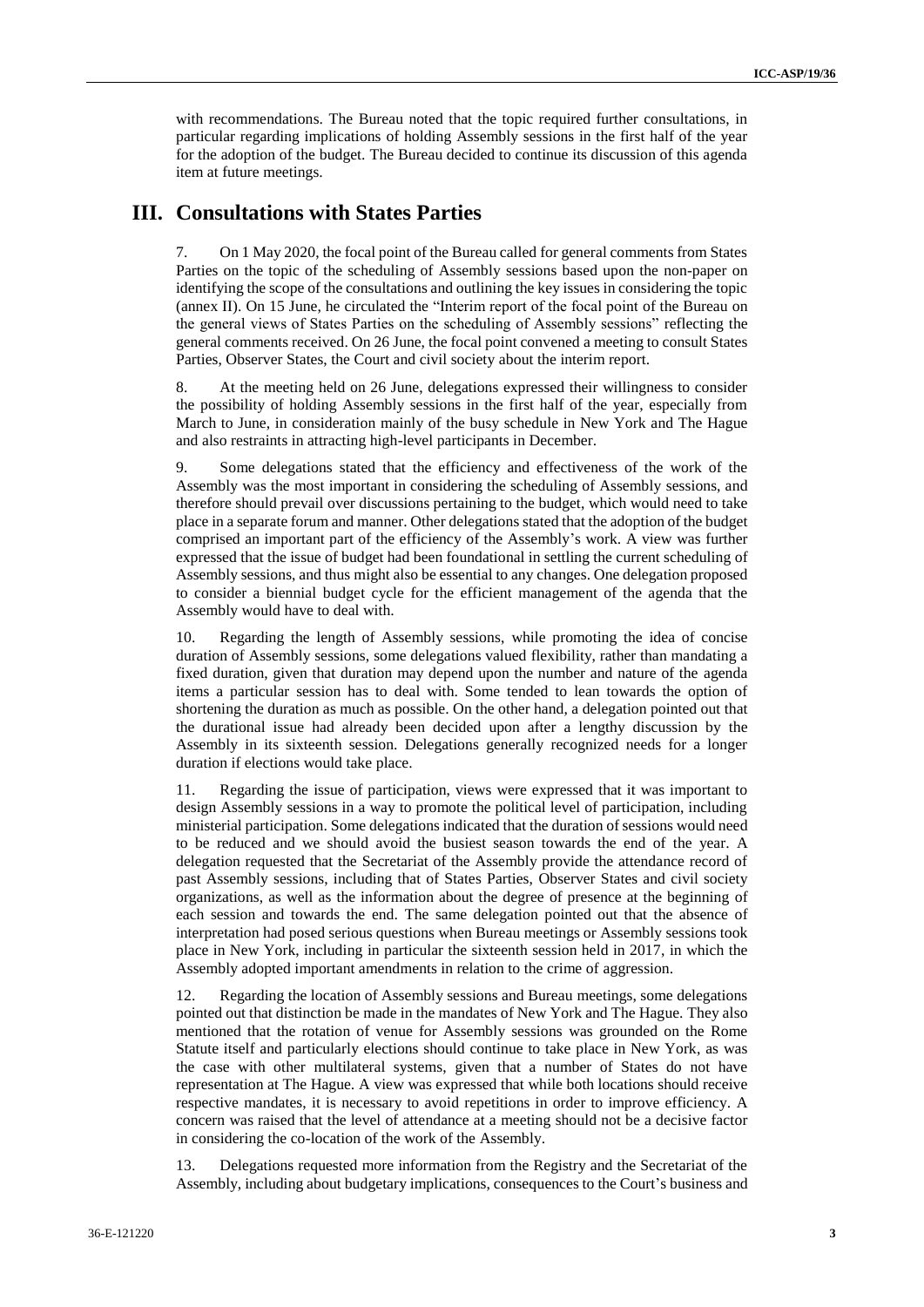the mandates of the Assembly, if sessions would take place in the first half of the year. A delegation recognized the need for thorough assessments with all the branches of the Court.

14. Delegations indicated that in considering the scheduling of Assembly sessions, the Assembly might have to be mindful of possible changes in the format and modality of its meetings due to the COVID-19 pandemic. A view was also expressed that the focus of this year had been to overcome paralyzed situations caused by the pandemic, and thus States might be able to discuss the topic of scheduling Assembly sessions at a later stage.

15. The focal point noted that the consultation process was open to all stakeholders and invited civil society organizations to provide comments on the topic in future consultations.

16. A paper containing replies from the Court and the Secretariat of the Assembly to questions posed in the course of the discussions was circulated on 3 December 2020.

## **IV. Conclusions and recommendations**

17. The Bureau recommends that it continue the consideration of the topic of the scheduling of Assembly sessions at future meetings in 2021, taking into account the relevant recommendations made by the Group of Independent Experts, and report thereon to the twentieth session of the Assembly.

18. The Bureau concludes its intersessional work by recommending to the Assembly the inclusion of language in the omnibus resolution (annex I).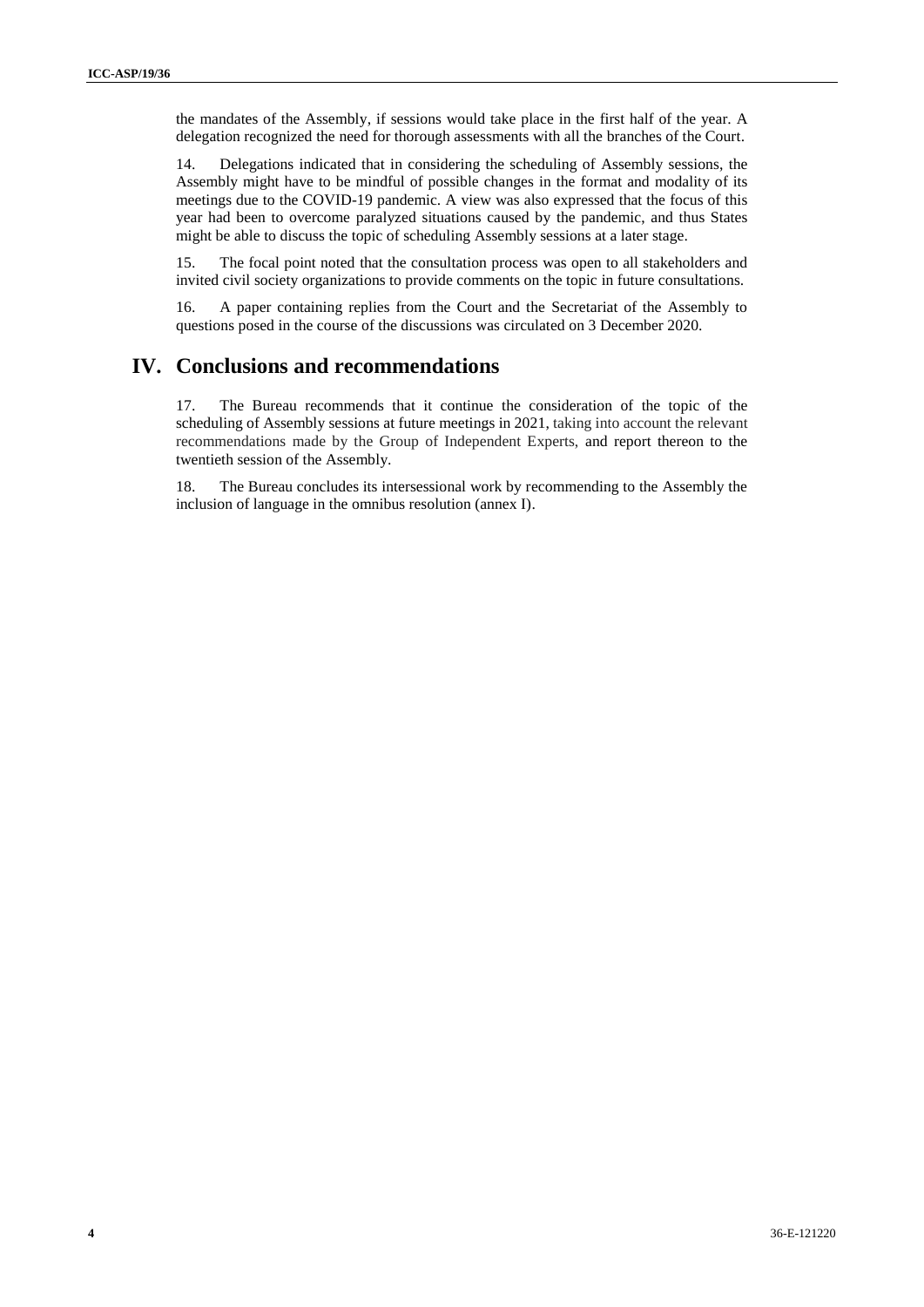### **Annex I**

### **Draft text for the omnibus resolution**

1. Paragraph 102 of the 2019 omnibus resolution (ICC-ASP/18/Res.6) remains unchanged, reading:

"*Requests* the Bureau, in consultation with all States Parties, the Court and civil society, both in New York and The Hague, to submit a report, by the next session of the Assembly, assessing the benefits and challenges with regard to current schedule, including the proposal to hold the future Assembly meetings in the first six months of each calendar year, length, including the proposal to shorten the Assembly, location of the meetings of the Assembly and of the Bureau and to make recommendations to improve efficiency;"

2. Paragraph 103 of the 2019 omnibus resolution (ICC-ASP/18/Res.6) remains unchanged, reading:

"*Requests also* the Bureau to address in its report under paragraph 102 the proposal to hold the Assembly sessions as a rule with a length of up to six days, preferably over one calendar week, unless judicial or prosecutorial elections are scheduled;"

3. Paragraph 11 (i) of annex I (mandates) of the 2019 omnibus resolution (ICC-ASP/18/Res.6) remains unchanged, reading:

"(i) *requests* the Bureau, in consultation with all States Parties, the Court and civil society, both in New York and The Hague, to submit a report, by the next session of the Assembly, assessing the benefits and challenges with regard to current schedule, including the proposal to hold the future Assembly meetings in the first six months of each calendar year, length, including the proposal to shorten the Assembly, location of the meetings of the Assembly and of the Bureau, and to make recommendations to improve efficiency; and"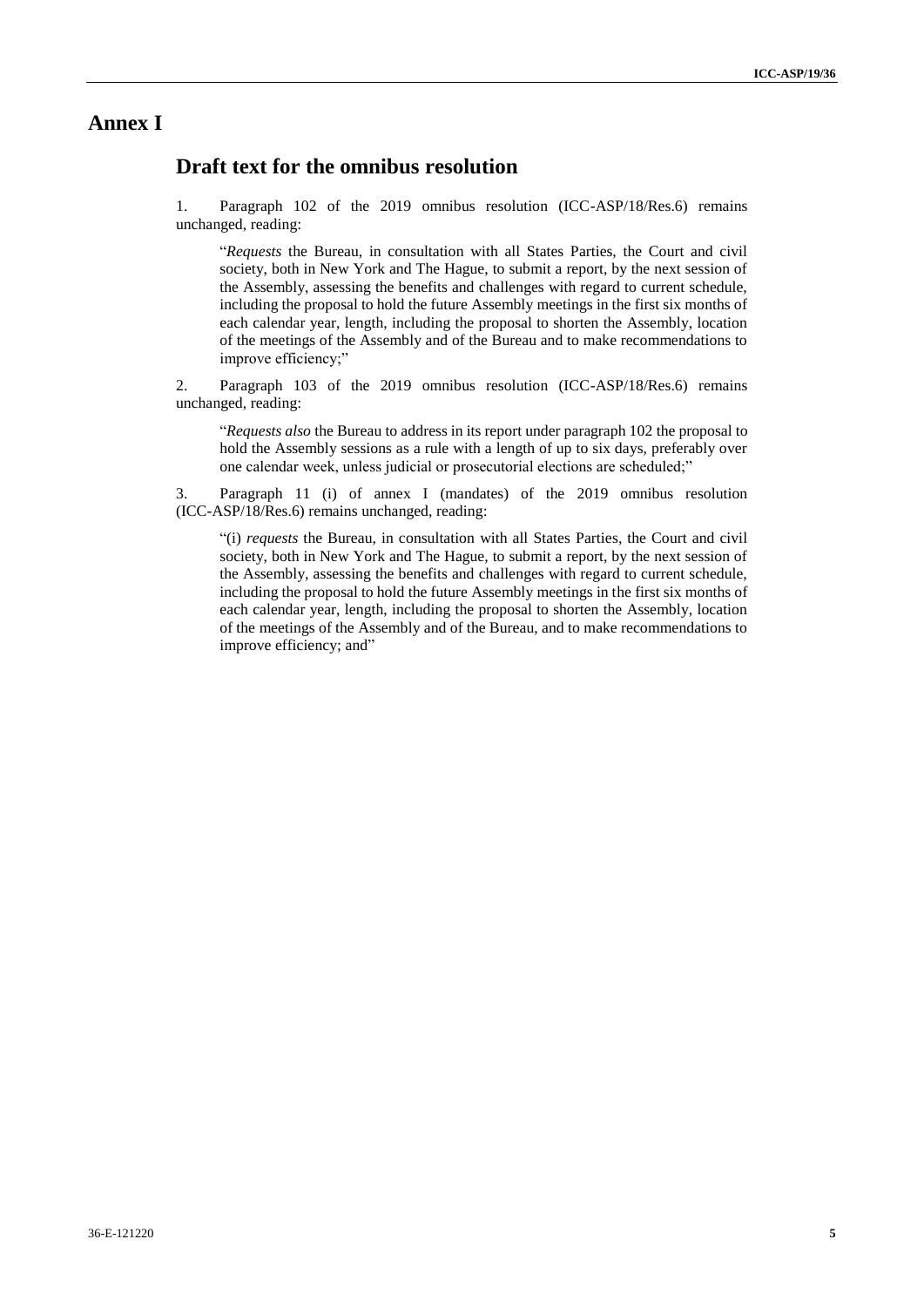## **Annex II**

# **Non-paper of the focal point of the Bureau on identifying the scope of the consultations and outlining the key issues in considering the scheduling of Assembly sessions**

In paragraph 102 of ICC-ASP/18/Res.6 (the omnibus resolution), and paragraph 11 (i) of annex I thereto, the Bureau was mandated, "in consultation with all States Parties, the Court and civil society, both in New York and The Hague, to submit a report, by the next session of the Assembly, assessing the benefits and challenges with regard to current schedule, including the proposal to hold the future Assembly meetings in the first six months of each calendar year, length, including the proposal to shorten the Assembly, location of the meetings of the Assembly and of the Bureau and to make recommendations to improve efficiency".

Additionally, in paragraph 103 of the said resolution, the Assembly also requested the Bureau "to address in its report under paragraph 102 the proposal to hold the Assembly sessions as a rule with a length of up to six days, preferably over one calendar week, unless judicial or prosecutorial elections are scheduled".

Following previous discussions held in the Bureau during 2019 and 2020, including the "Report of the Bureau assessing the benefits and challenges with regard to current schedule of the Assembly sessions" (ICC-ASP/18/INF.6), dated 29 November 2019, the Presidency decided to identify a focal point of the Bureau for leading the consultations with all relevant stakeholders on the question of "Scheduling of Assembly sessions". The Bureau appointed the focal point<sup>1</sup> on 25 March 2020.

In order to start the consultation process, the focal point has identified the following issues to be addressed:

#### **1. Scope of the mandate**

In paragraphs 102 and 103 of ICC-ASP/18/Res.6, the Bureau is requested to submit a report by the nineteenth session of the Assembly of States Parties<sup>2</sup> assessing the benefits and challenges with regard to 1) schedule, 2) length, and 3) location of the Assembly meetings.

Regarding the question of schedule, the report should also address the proposal to hold the future Assembly meetings in the first six months of each calendar year.

Regarding the length, the report should also address the proposal to shorten the Assembly session, including in particular the proposal to hold the Assembly sessions as a rule with a length of up to six days, preferably over one calendar week, unless judicial or prosecutorial elections are scheduled.

Regarding the location, the report should address the location of the meetings of both the Assembly and the Bureau.

Finally, the report should make recommendations to improve efficiency.

#### **2. Scope of the consultations**

The mandate included in paragraph 102 of ICC-ASP/18/Res.6 and paragraph 11 (i) of the annex thereto, states that consultations should be held with all States Parties, the Court and civil society, both in New York and The Hague.

 $\overline{\phantom{a}}$ 

<sup>&</sup>lt;sup>1</sup> Mr. Fernando Andrés Marani (Argentina).

 $27 - 17$  December 2020.